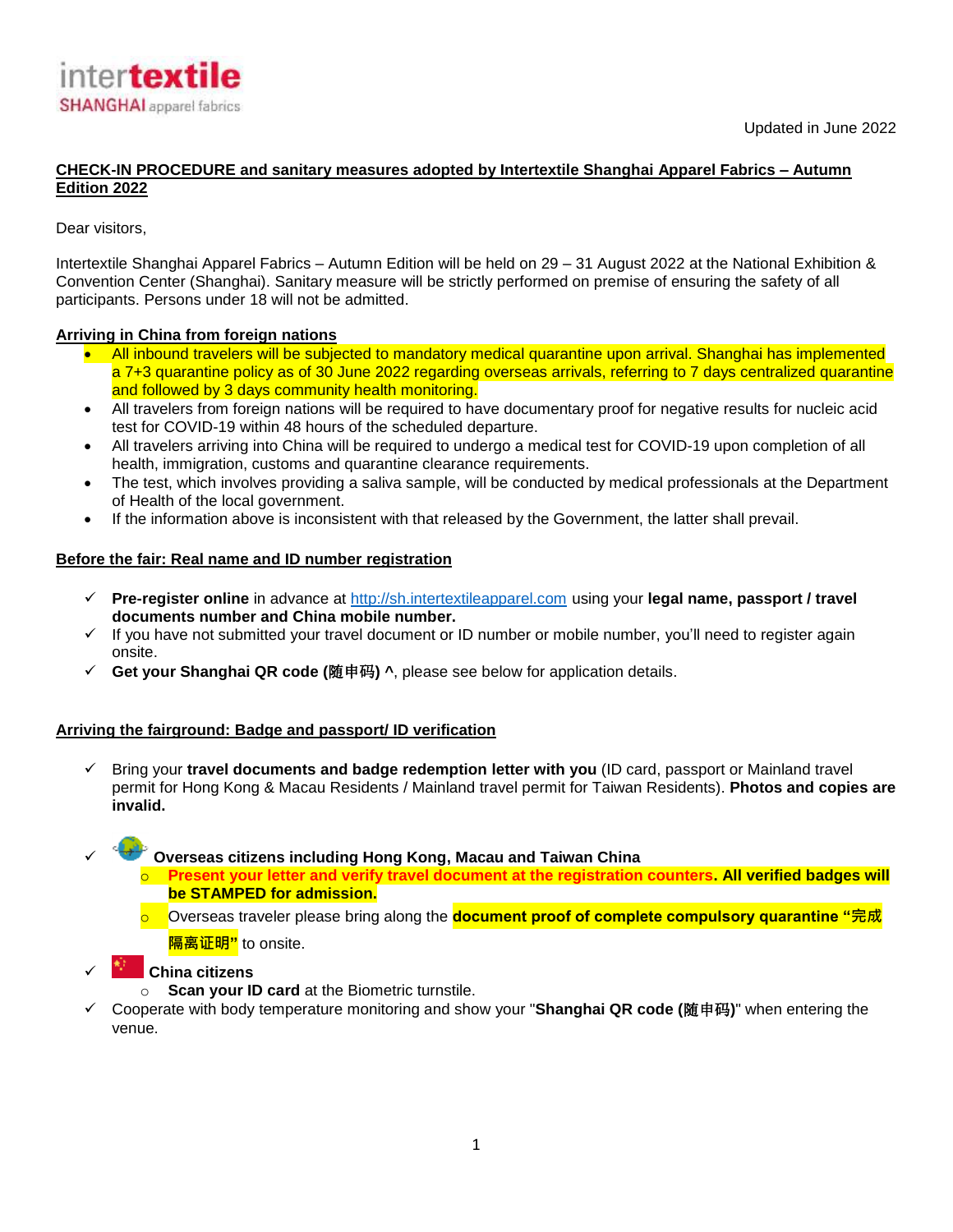| Open Alipay by scan the QR code on the<br>1.<br>right and complete "Identity Verification"<br>under the APP.<br>支付宝 Alipay         | <b>Alipay</b> |                         |      |        |
|------------------------------------------------------------------------------------------------------------------------------------|---------------|-------------------------|------|--------|
| 2. If you can't see "Health Code" in your<br>Alipay front page, search "随申码" (Pinyin<br>- Sui Shen Ma), this is Shanghai Specific. | 中国香港          | 12:50 8 0 + 8 0 8<br>搜索 |      | 데 46%을 |
| OR click on the "全国健康码小程序", and<br>the system will generate your health code<br>after big data analysis.                           |               | 付錢                      | 收錢   |        |
|                                                                                                                                    | 飛豬酒店          | 淘票票電影                   | 轉帳   | 信用卡還款  |
|                                                                                                                                    | 儲值中心          | 餘額寶                     | 保險服務 | 螨鳝森林   |
|                                                                                                                                    | 火車票機票         | 全国健康码小                  | 随申办  | 全部     |
|                                                                                                                                    |               |                         |      |        |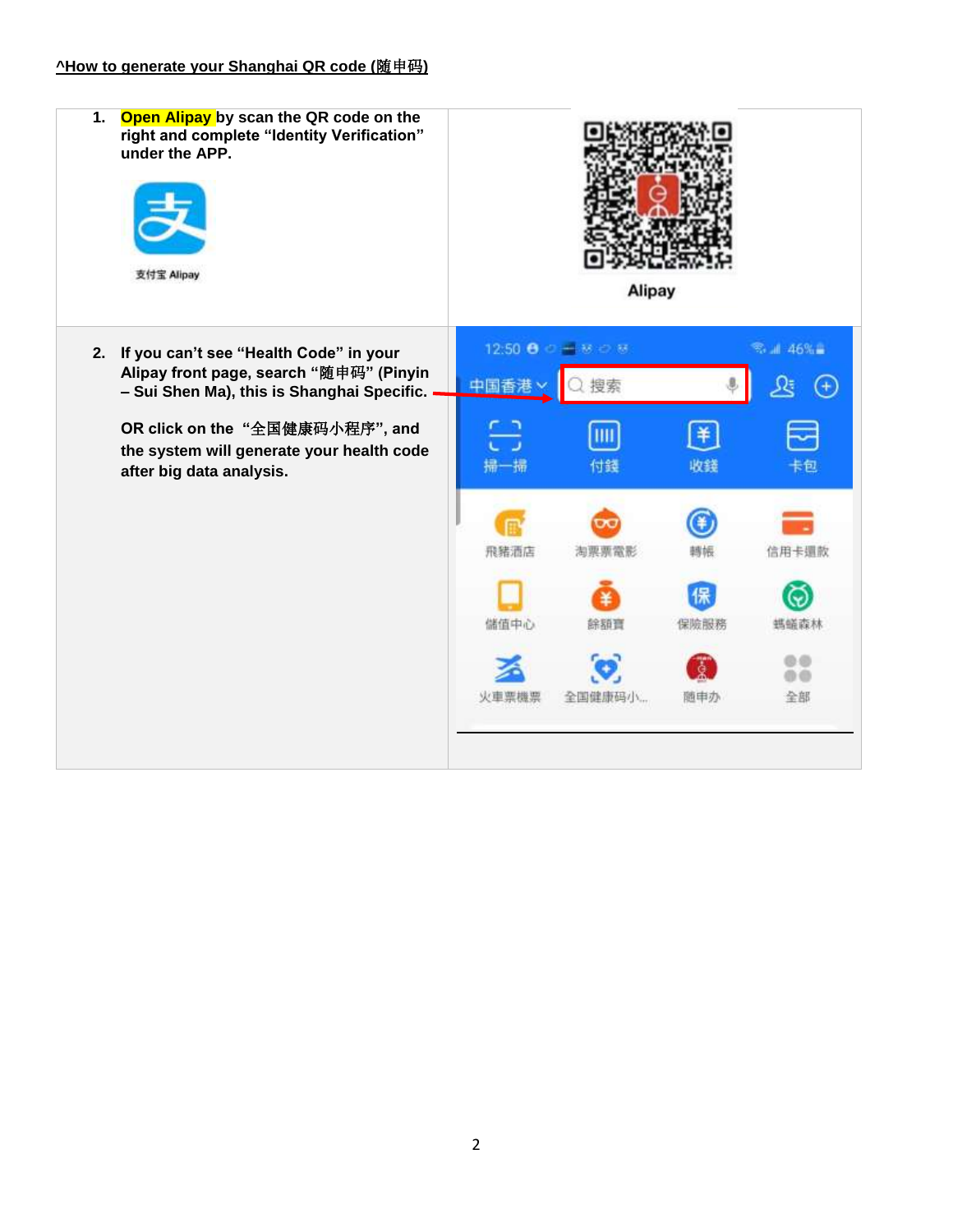